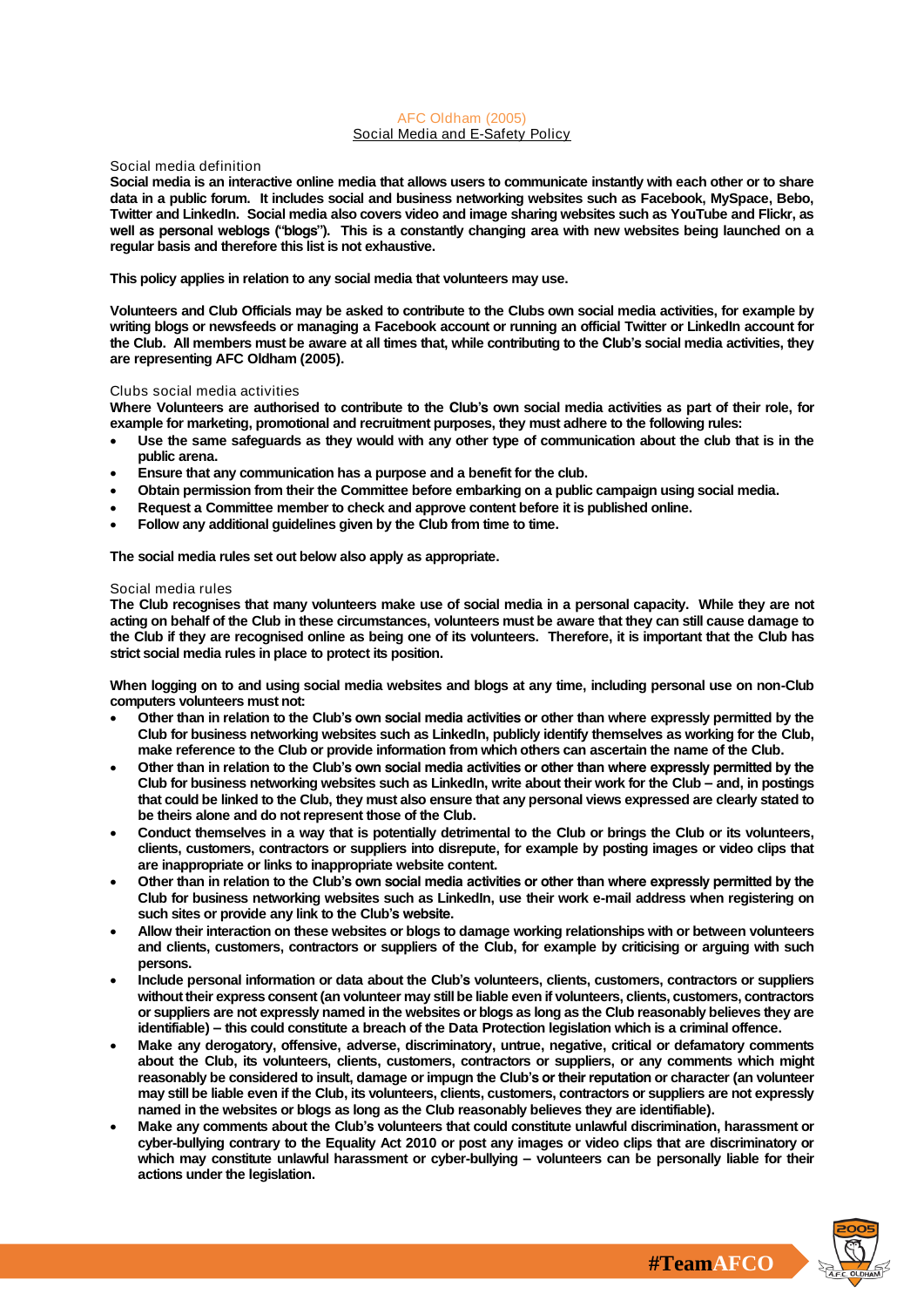- **Disclose any trade secrets or confidential, proprietary or sensitive information belonging to the Club, its volunteers, clients, customers, contractors or suppliers or any information which could be used by one or more of the Club's competitors, for example information about the Club's work, its products and services, technical developments, deals that it is doing, future business plans and volunteer morale.**
- **Breach copyright or any other proprietary interest belonging to the Club, for example, using someone else's images or written content without permission or failing to give acknowledgement where permission has been given to reproduce particular work – if volunteers wish to post images, photographs or videos of their work colleagues or clients, customers, contractors or suppliers on their online profile, they should first obtain the other party's express permission to do so.**

**Volunteers must remove any offending content immediately if they are asked to do so by the Club.**

**Volunteers should remember that social media websites are a public forum, even if they have set their account privacy settings at a restricted access or "friends only" level, and therefore they should not assume that their entries on any website will remain private or confidential.**

**Volunteers must also be security conscious when using social media websites and should take appropriate steps to protect themselves from identity theft, for example by setting their privacy settings at a high level and restricting the amount of personal information they give out, such as date and place of birth, schools attended, family names and favourite football team. This information may form the basis of security questions and/or passwords on other websites, such as online banking.**

**Should volunteers observe inaccurate information about the Club on any web sources of information, they should report this to their line manager in the first instance.**

**Some guidance has been summarised below on what is and is not appropriate when using social media;**

### *Appropriate:*

- **Set your privacy settings for any social networking site.**
- **Ensure any technological equipment, (including your mobile phone) is password/PIN protected.**
- **Use professional online accounts/identities if you wish to have online contact with service users, their families and other professionals.**
- **Make sure that all publicly available information about you is accurate and appropriate.**
- **Remember online conversations may be referred to as 'chat' but they are written documents and should be always be treated as such.**
- **Make sure that you know the consequences of misuse of digital equipment.**
- **If you are unsure who can view online material, assume it is public. Remember – once information is online you have relinquished control.**
- **Switch off Bluetooth.**
- **When you receive any new equipment (personal or private) make sure that you know what features it has and take appropriate action to disable/protect it.**

*Inappropriate*

- **Give your personal information to service users - young people, their parents/carers. This includes mobile phone numbers, social networking accounts, personal website/blog URLs, online image storage sites, passwords etc.**
- **Use your personal mobile phone to communicate with service users. This includes phone calls, texts, emails, social networking sites etc.**
- **Use the internet or web-based communication to send personal messages to young people.**
- **Share your personal details with service users on a social network site.**
- **Add/allow a service user to join your contacts/friends list on personal social networking profiles.**
- **Use your own digital camera/video for work. This includes integral cameras on mobile phones.**
- **Play online games with service users.**

### **Social media references**

**Where volunteers (or ex-volunteers) have set up personal profiles on business networking websites such as LinkedIn, these websites may include the facility for the user to request their contacts or other users to provide them with open recommendations, endorsements or references which are then published on their personal profile web pages for other contacts or connections, or prospective contacts or connections, to read. As these could potentially be construed as open references given on behalf of the Club, volunteers are prohibited from providing these types of recommendations, endorsements or references online to or for the benefit of other volunteers or ex-volunteers without the prior permission of their line manager.** 

**If these types of recommendations, endorsements or references are requested online by clients, customers, contractors, suppliers or other Club-related business connections, volunteers should refer such requests to their line managers.**